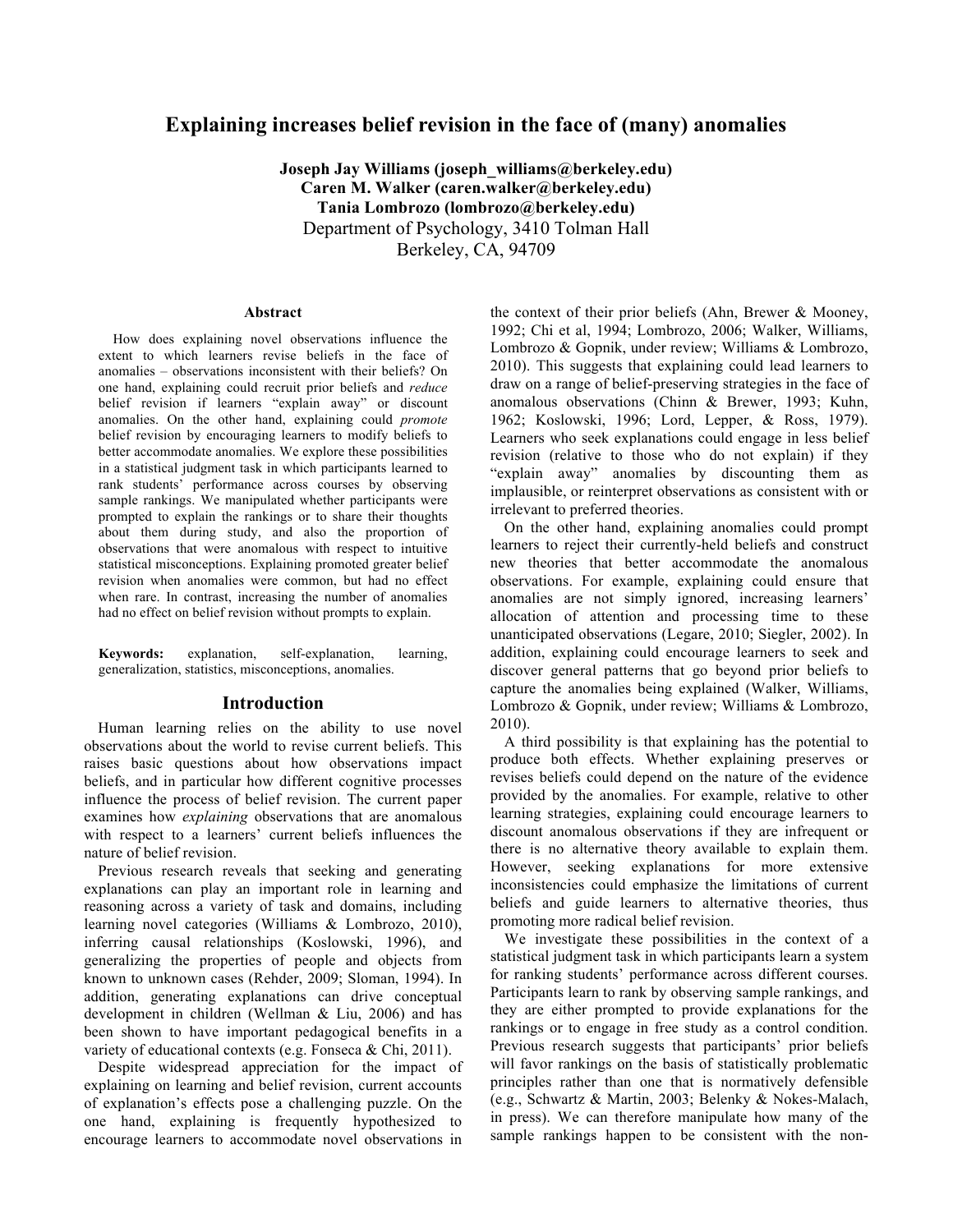normative principles, and how many are anomalous and only accounted for by the correct principle. This allows us to examine how the process of belief revision is influenced by explaining the novel observations (the sample rankings), by the number of anomalous observations, and by any interaction between these factors.

### **Experiment**

Participants were instructed to learn how a university ranks their students across different courses by studying five examples of ranked pairs of students. Each example reported which of two students in two different courses was ranked higher, listing each student's (percentage) grade along with each course's mean grade, average deviation (the average absolute deviation), and minimum and maximum grade. We used average deviation as a measure of variability instead of standard deviation to follow past research in avoiding the need for formulas and using a concept more transparent to participants (Schwartz & Martin, 2003; Belenky & Nokes-Malach, in press).

All five examples were ranked according to a *relative-todeviation* principle: the better student was the one that scored a greater number of average deviations above the mean (see Schwartz & Martin, 2003; Belenky & Nokes-Malach, in press). However, some of the examples were also consistent with three non-normative principles (e.g. the student with higher absolute scores is always ranked higher). These are described further in the *Materials & Procedure* section, below.

To probe how anomalous observations influenced belief revision, we manipulated how many of the five ranked examples were consistent (or anomalous) with respect to the non-normative principles. The relative-to-deviation principle always accounted for all five examples. In the *single anomaly* condition, four of the five example rankings also conformed to the non-normative principles, and there was just one anomaly that was inconsistent with them. In the *multiple anomalies* condition, there were four anomalies and only one of the five rankings was consistent with the non-normative principles.

To examine how explaining interacted with anomalies to impact learning, we also manipulated the extent to which participants engaged in explanation. In the *explain* condition we prompted participants to explain each ranked example. In the *free study* control condition, participants were free to use any study strategy, but were prompted to articulate their thoughts while studying each ranked example. Like explaining, this control condition involved paying attention to the details of the cases and articulating one's thinking in language.

As discussed in the introduction, engaging in explanation and varying the number of anomalies could impact belief revision in several ways. Explaining the anomalies could reduce the revision of prior beliefs and inhibit learning about the relative-to-deviation principle. This effect could be especially potent when there is only a single anomaly to the non-normative principles. On the other hand, explaining

could magnify the effects of anomalies in rejecting belief in the non-normative principles and instead encourage learners to induce and adopt the relative-to-deviation principle.

Finally, the effects of explaining could depend on whether the explained observations include a single anomaly or many. Explaining could have a large impact on belief revision in the context of multiple anomalies, but have no effect or even inhibit belief revision when only a single (and easily discounted) anomaly is present. Alternatively, explaining could boost the impact of a single anomaly that might otherwise be ignored, but have no effect (relative to control) when there are multiple anomalies that make the need for belief revision completely apparent. The design of our experiment allows us to differentiate these possibilities.

### **Methods**

# **Participants**

 $\overline{a}$ 

Participants were 275 adults recruited online through the Amazon Mechanical Turk marketplace and reimbursed for their time. $<sup>1</sup>$ </sup>

### **Materials & Procedure**

The materials consisted of five examples of student pairs ranked by the university, ten unranked pre-test pairs, and ten unranked post-test pairs. The experiment involved introduction, pre-test, study, and post-test phases.

**Introduction** Participants were informed that they would observe pairs of students from different classes whose academic performance had been ranked by the university, and that their goal was to learn the ranking system employed. They were given the definition of "average" – the sum of all scores divided by the number of students in a class – and "average deviation" – the sum of all the (absolute) differences between student scores and the average, divided by the number of students.

**Ranked examples for study** During study, five examples of ranked student pairs were presented. A ranked example (see Figure 1a and 1b) stated which student was ranked higher by the university, and reported each student's: (1) name (e.g., Sarah); (2) class (e.g., Sociology); (3) class's mean score (e.g., 79%); (4) class's average deviation (e.g.,  $8\%$ ; (5) class's minimum score (e.g.,  $67\%$ ); and (6) class's maximum score (e.g., 90%).

**Principles for ranking students** Participants could interpret or predict the rank of each student pair using at least four principles. The three *non-normative* principles were incorrect but designed to correspond to intuitive statistical misconceptions.

<sup>&</sup>lt;sup>1</sup> We included a question that assessed whether participants were actually reading instructions (Oppenheimer et al, 2009). The pattern of results was the same if participants who did not pass this test were excluded.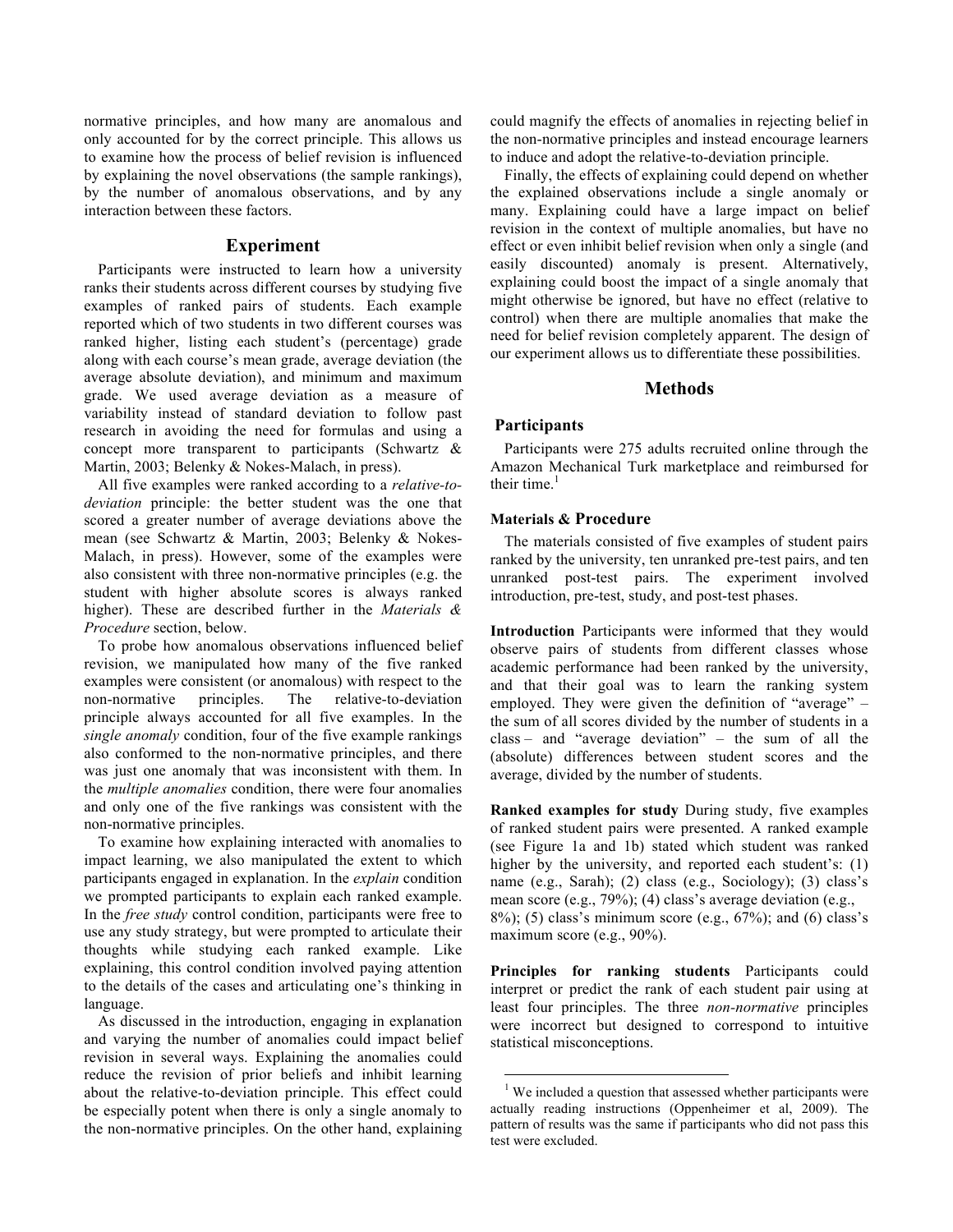| (a) Sarah got 85% in a Sociology class, where the<br>average score was 79%, the average deviation<br>was 8%, the minimum score was 67%, and the<br>maximum score was 90%. | (b) Sarah got 85% in a Sociology class, where the<br>average score was 79%, the average deviation<br>was 3%, the minimum score was 67%, and the<br>maximum score was 90%. |
|---------------------------------------------------------------------------------------------------------------------------------------------------------------------------|---------------------------------------------------------------------------------------------------------------------------------------------------------------------------|
| Tom got 69% in a Art History class, where the<br>average score was 65%, the average deviation<br>was 3%, the minimum score was 42%, and the<br>maximum score was 87%.     | Tom got 69% in a Art History class, where the<br>average score was 65%, the average deviation<br>was 8%, the minimum score was 42%, and the<br>maximum score was 87%.     |
| Sarah was ranked more highly by the university than<br>Tom.                                                                                                               | <b>Tom</b> was ranked more highly by the university than<br>Sarah                                                                                                         |

Figure 1: **(a)** A *consistent* ranked example for which all four principles predicted the same ranking. **(b)** An *anomalous* ranked example constructed by switching the class average deviations of the consistent example from Figure 1a. The switch means that the correct relative-to-deviation ranking is now the opposite of what is predicted by the raw-score, relative-to-average, and relative-to-range principles. Emphasis is added for illustration and was not provided to participants.

 $\overline{a}$ 

We term the principles (1) *raw-score*: the higher ranking went to the student with the higher score, irrespective of mean, average deviation, and minimum or maximum score; (2) *relative-to-average*: the higher ranking went to the student whose score was the farthest above (or least below) the class's mean score; (3) *relative-to-range*: the higher ranking went to the student whose score was farther from the average *relative to the range* in class scores, where this was calculated as the difference from the mean divided by the range.

The *relative-to-range* principle privileges the score that is farther from the mean as measured in "range-units," capturing some notion of variability (when range is correlated with variability), and could be approximated by looking at a score's distance from the maximum score.

The fourth and more accurate *relative-to-deviation* principle favored whichever score was a greater number of average deviations above the mean. This was calculated as the difference from the mean divided by the average deviation, and is closely related to normative measures such as the standard deviation and z-score, indicating the person's score relative to the distribution of scores in the class.

**Consistent vs. anomalous examples** All five ranked examples conformed to the relative-to-deviation principle. However, a ranked study example could be *consistent* with or *anomalous* with respect to the ranking given by the rawscore, relative-to-average, and relative-to-range principles, all of which always generated identical rankings on study examples (see Figure 1a and 1b). Five consistent examples were constructed so that each could be converted to an anomalous example by switching the average deviation of the two students' classes. This permitted a close match between consistent and anomalous examples on all other dimensions (compare Figure 1b to Figure 1a).

In the *single anomaly* condition there were four consistent examples and one anomalous example. The *multiple anomalies* condition had the opposite ratio: one consistent example and four anomalous examples.

**Pre-test** To provide a baseline measure of belief before study, participants were presented with ten unranked student pairs. They judged which student the university would rank higher, and rated confidence in their judgment on a scale from 1 ("not at all") to 7 ("extremely").

The ten student pairs were designed to identify the principle(s) that participants used to rank students, and thus pitted candidate principles against each other. Specifically, there were two instances of each of the following types of pairs, pitting (1) the relative-to-deviation principle against the three non-normative principles (like anomalous study examples); (2) the raw-score principle against the other three principles; (3) the relative-to-average principle against the other three principles; (4) the relative-to-range principle against the other three principles; and (5) the two principles that were most sensitive to variability, relative-to-range and relative-to-deviation, against the raw-score and relative-toaverage principles.

**Study** Each of the five ranked examples was presented onscreen for exactly 90 seconds in a format similar to Figure 1a and 1b. Participants in the *explain* condition were prompted to explain why the higher-ranked student was ranked more highly, typing their explanation into a text box onscreen. Participants in the *free study* control condition were told to type their thoughts during study into an equivalent text box.

**Post-test** To assess belief after study, participants' ranking judgments and confidence ratings were solicited for ten unranked student pairs. All names and grades were changed from the pairs used in pre-test, but five points were added to each grade to generate novel numbers while preserving the way in which the items pitted the principles against each other.<sup>2</sup>

 $2$  Additional questions were asked at the end of the experiment (e.g. demographics, sufficient time for task, strategy) but are not further discussed here in the interest of space.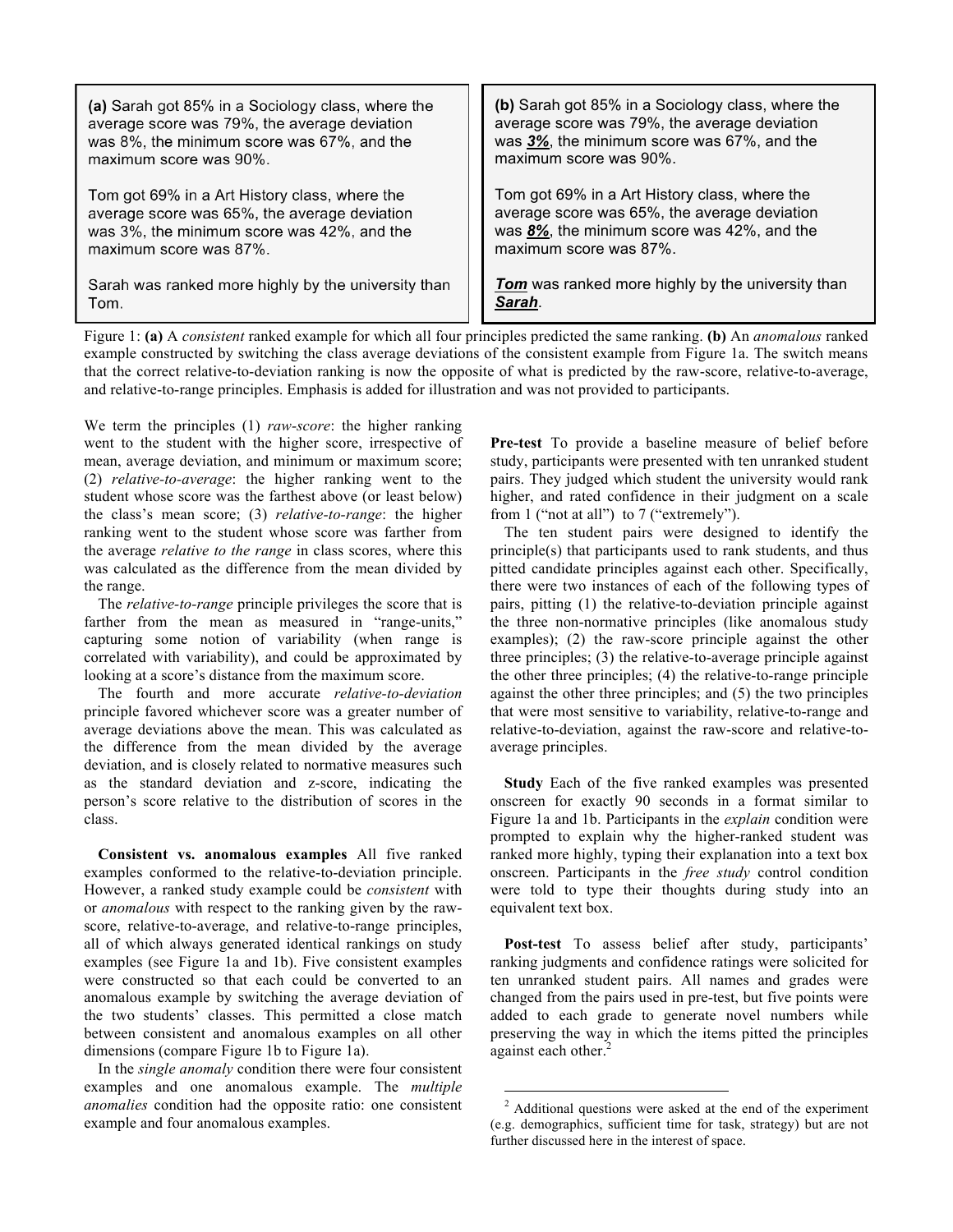# **Results**

**Overall pre- and post-test accuracy** Learning was assessed by comparing accuracy on the pre-test and post-test items. Correct responses were considered to be those that were consistent with the relative-to-deviation principle. Figure 2 reports an overall measure of accuracy across all pre-test and post-test items as a function of learning task and number of anomalies. Accuracy improved from pre- to posttest: A 2 (task: explain vs. free study) x 2 (number of anomalies: single vs. multiple) x 2 (test: pre-test vs. posttest) repeated measures ANOVA found a main effect of test (pre- vs. post-) on overall accuracy,  $F(1, 269) = 4.33$ ,  $p <$ 0.05.

The ANOVA additionally revealed interactions between test and learning task,  $F(1,269) = 4.95$ ,  $p < 0.05$ , and between test and number of anomalies,  $F(1,269) = 3.88$ ,  $p <$ 0.05. These effects were driven by a greater boost in pre- to post-test accuracy for participants in the *explain* – *multiple anomalies* conditions, which in turn was driven primarily by rankings on anomalous items, as discussed further below.

**Anomalous items: Change in pre- to post-test accuracy**  Figure 3 reports accuracy on *anomalous* pre-test and posttest items. These items were analogous to the anomalies at study in pitting the relative-to-deviation principle against all three non-normative principles. Accuracy on these items was critical to testing our hypotheses about the effects of explanation and anomalies on the revision of beliefs to favor the relative-to-deviation principle over the non-normative alternatives. Accuracy on anomalous items improved from pre- to post-test: A 2 (task: explain vs. free study) x 2 (number of anomalies: single vs. multiple) x 2 (test: pre-test vs. post-test) ANOVA on accuracy on anomalous items revealed a main effect of pre- vs. post- test,  $F(1, 269)$  = 63.85,  $p < 0.05$ <sup>3</sup>

Subsequent analyses directly examined the pre-test to post-test *change* in accuracy on the anomalous items. Figure 4 reports performance on this measure, calculated as posttest accuracy minus pre-test accuracy.

A 2 (task: explain vs. free study) x 2 (anomalies: single vs. multiple) ANOVA on the pre- to post-test change in accuracy on anomalous items revealed a significant effect of number of anomalies,  $F(1, 266) = 12.8$ ,  $p < 0.05$ . This main effect was qualified by an interaction between learning task and number of anomalies,  $F(1, 266) = 7.77$ ,  $p < 0.05$ . No other effects were significant.

 $\overline{a}$ 



Figure 2: Accuracy on *all* pre-test and post-test items, by learning task and number of anomalies.



Figure 3: Accuracy on *anomalous* pre-test and post-test items, by learning task and number of anomalies.



Figure 4: Change from pre-test to post-test in accuracy on *anomalous* items, by learning task and number of anomalies.

When there were multiple anomalies, participants prompted to explain showed greater learning (relative to free study) about the relative-to-deviation principle,  $t(126)$  = 2.44,  $p < 0.05$ . But when only a single anomaly was present, there was no significant effect of explanation,  $t(143) = 1.13$ ,  $p = 0.26$ .

<sup>3</sup> The ANOVA on accuracy for anomalous items revealed a number of additional effects, the relevance of which is more readily communicated in our subsequent analyses on the pre- to post- test *change* in accuracy. These include a two-way interaction between test and number of anomalies,  $F(1,266) = 12.80$ ,  $p <$ 0.001, a three-way interaction between test, learning task and number of anomalies,  $F(1,266) = 7.77$ ,  $p < 0.01$ , and main effects of task,  $F(1,266) = 4.80, p < 0.05$ , and number of anomalies,  $F(1,266) = 8.45, p < 0.005$ .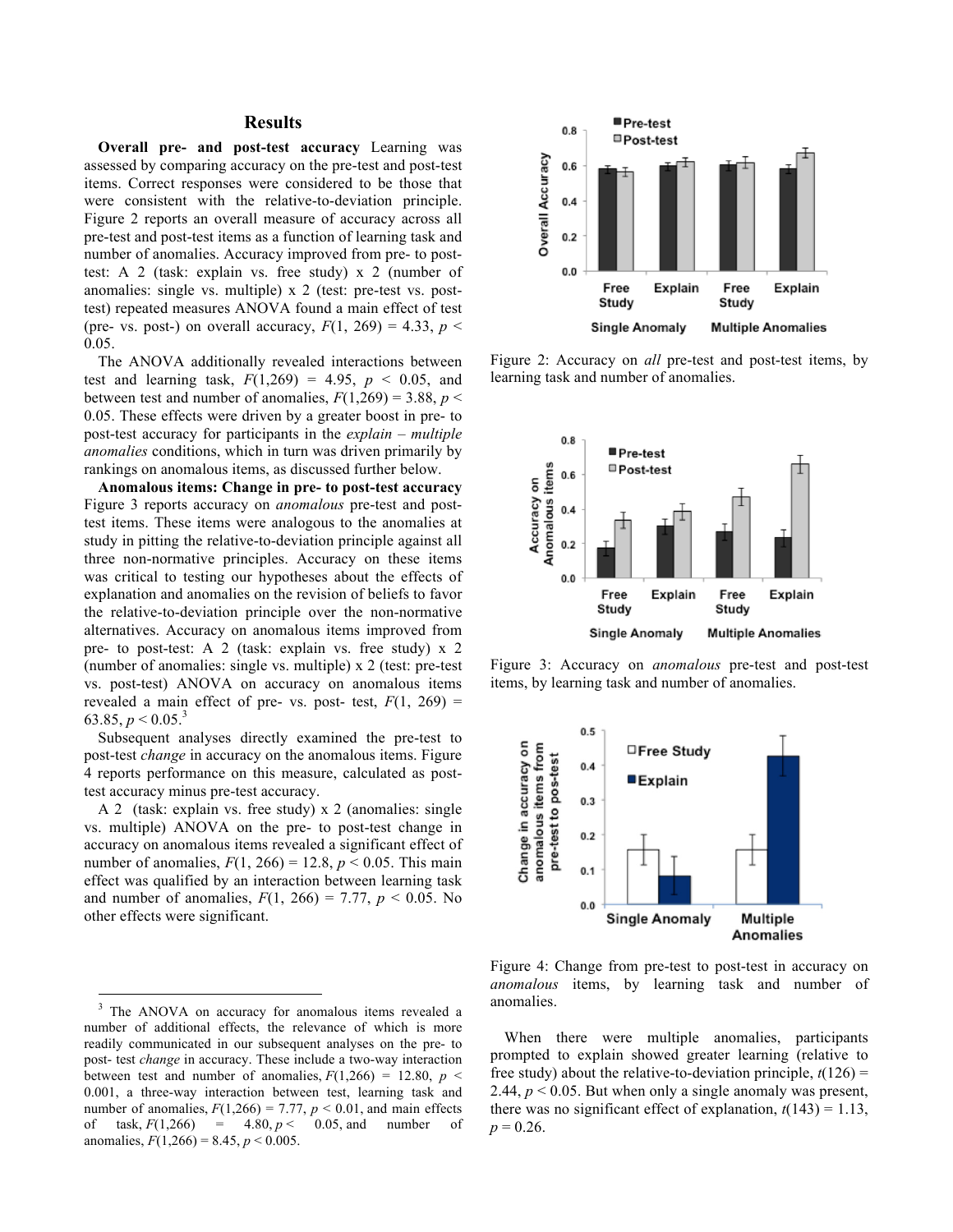In sum, although explaining helped participants learn the challenging relative-to-deviation principle over more intuitive alternatives, this benefit only exceeded that observed in the control condition when many anomalies were explained. It could be that the effects of explaining one anomaly were too small to yield a statistically significant effect. But a more intriguing possibility – suggested by the (non-significant) trend for control participants to show greater learning gains than explain participants in the single anomaly condition (see Figure 4) – is that explaining actually hindered belief revision by encouraging participants to discount the single anomalous observation.

It is worth emphasizing that the learning benefits observed in the *explain – many anomalies* condition cannot be attributed simply to the effects of receiving more anomalies. Receiving multiple anomalies (relative to observing a single anomaly) promoted greater learning when participants were prompted to explain,  $t(135) = 2.24$ ,  $p \leq 0.05$ . However, in the free study control condition, observing a greater number of anomalies did not produce a significant learning benefit,  $t(134) = 0.55$ ,  $p = 0.58$ . Without explaining, the potential learning benefits of anomalous information may not be realized.

# **Discussion**

In an experiment involving statistical judgments, we found that participants who were prompted to explain observations engaged in greater belief revision than participants who engaged in a control task matched for time, attention, and use of language. Specifically, participants who explained showed a greater increase from pre- to posttest in their use of a normative principle for ranking students' performance across courses (the relative-todeviation principle). However, this benefit was only observed when the observations that participants explained involved multiple anomalies – observations inconsistent with non-normative principles that were arguably more intuitive and more consistent with prior beliefs. When a single anomaly was presented, participants who explained showed comparable or (nonsignificantly) less learning than those in the control condition.

In the introduction we presented several plausible hypotheses about the effects of explaining anomalies. One possibility was that explaining anomalous observations would lead learners to consult current beliefs in making sense of the unanticipated observation, and therefore be more likely to preserve their current beliefs by somehow explaining away or discounting the anomaly (Chinn & Brewer, 1993). In the present experiment, for example, participants could have invoked a clerical error to explain an unanticipated observation, or generated reasons for a ranking that went beyond the information provided (e.g., perhaps a given course was especially difficult and therefore taken by students who were already high achievers).

If explaining encouraged participants to engage in such belief-preserving strategies independently of the number of anomalous observations, then pre- to post-test performance

should have increased more for participants in the control condition than for those in the explain condition. While there was a trend in this direction when a single anomaly was presented, the findings do not provide clear support for this hypothesis.

Explanation-induced failures to revise belief in light of anomalies could be more likely in contexts where participants hold stronger prior beliefs. In fact, Williams, Lombrozo, and Rehder (2010) report an "explanation impairment effect" along these lines. It should be noted, however, that under some conditions maintaining current beliefs in the face of anomalous observations could be the correct or rational strategy. For example, when observations are erroneous or generated by probabilistic processes it could be preferable for learners to discount anomalous observations on the basis of (more accurate) prior beliefs.

A second hypothesis that we considered at the outset was that explaining anomalous observations would increase belief revision, perhaps by drawing attention to anomalies or forcing participants to identify patterns that would account for the anomalous observations and past observations in a unified way. While we found support for this hypothesis when many anomalies were presented, explaining did not have a measurable advantage when participants only observed a single anomaly.

Our findings are therefore consistent with a third possibility: that the effects of explanation interact with the number of anomalous observations. The *number* of anomalies per se may not be crucial, but rather serve (in the current experiments) as an indication of the strength of the evidence that current beliefs require revision. It could be that explaining *few* anomalous observations has no effect (relative to control), encourages belief-preserving strategies, or has variable effects across participants, while explaining multiple (or more problematic) anomalies more uniformly increases the extent to which participants revise beliefs to achieve consistency with observations.

It's also noteworthy that in the absence of explanation, encountering additional anomalies was insufficient to increase belief revision: In the free study condition, observing multiple anomalies (80% of observations) did not yield any significant learning benefit beyond observing just one. Chinn and Brewer (1993) point out that anomalies do not always lead to changes in belief given the number of belief-preserving strategies available to learners, and our findings are consistent with this observation. Explaining could therefore be especially valuable as a strategy for ensuring that learners benefit from anomalous observations, especially in pedagogical contexts in which anomalies are likely to highlight misconceptions and point to normative alternatives.

In previous work we have proposed a *subsumptive constraints* account of the effects of explanation on learning (Williams & Lombrozo, 2010), and we interpret the current results as broadly consistent with this proposal. According to this account, explaining does not provide a general boost to processing, but rather exerts a selective constraint to